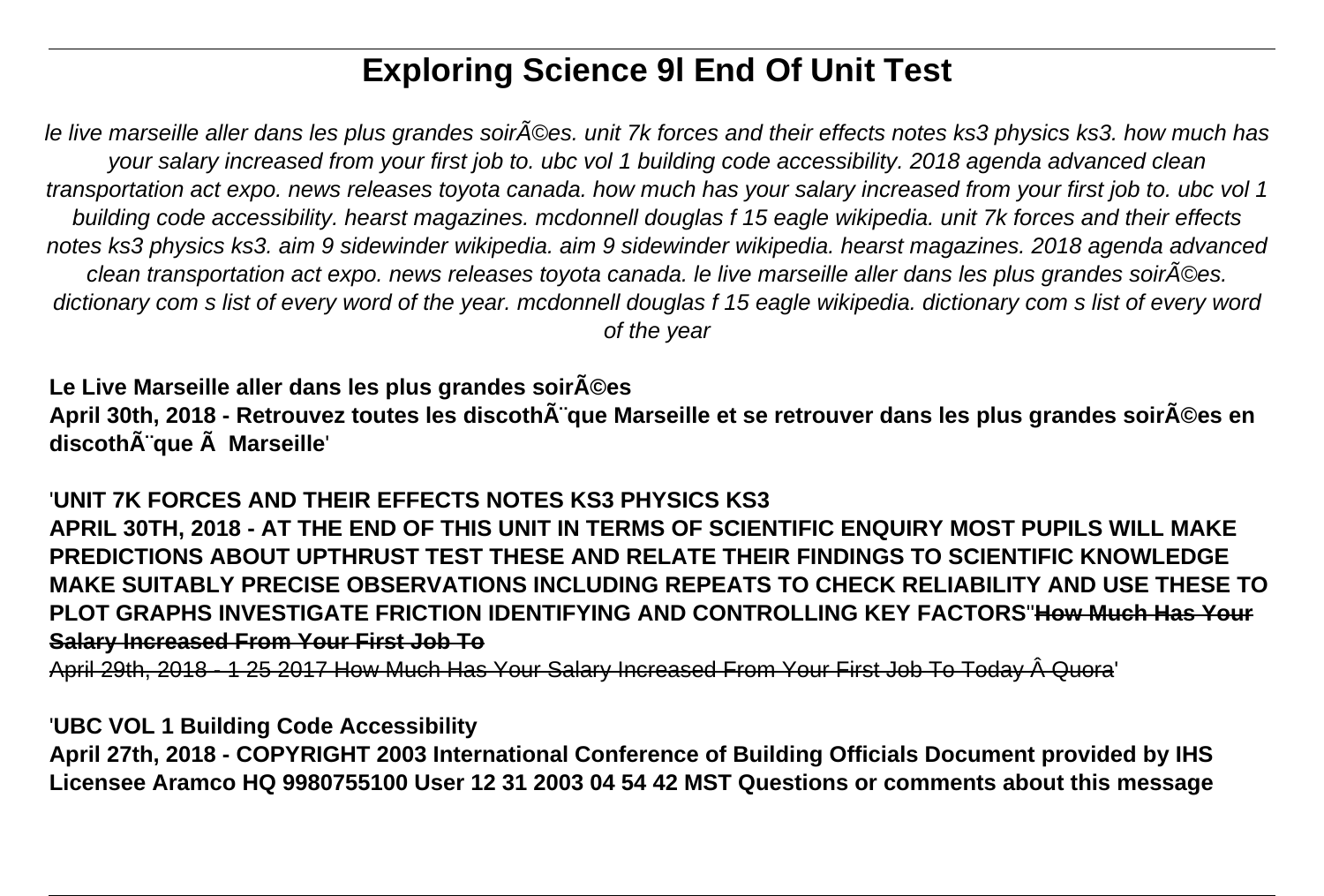## '**2018 Agenda Advanced Clean Transportation ACT Expo**

April 30th, 2018 - With the ever increasing proliferation of electric vehicles increases in battery production capacity and performance has surged This rapid shift has led to a plethora of questions about source materials recycling and second life capabilities'

## '**NEWS RELEASES TOYOTA CANADA**

#### APRIL 28TH, 2018 - KEEP UP WITH THE LATEST TOYOTA NEWS AND PRESS RELEASES''**How Much Has Your Salary Increased From Your First Job To** April 29th, 2018 - 1 25 2017 How Much Has Your Salary Increased From Your First Job To Today Quora'

'**ubc vol 1 building code accessibility**

april 27th, 2018 - copyright 2003 international conference of building officials document provided by ihs licensee aramco hg 9980755100 user 12 31 2003 04 54 42 mst questions or

comments about this message please call the document policy group at 1 800 451 1584'

#### '**hearst magazines**

april 30th, 2018 - subscribe now and save give a gift subscription or get help with an existing subscription' '**mcdonnell douglas f 15 eagle wikipedia**

april 27th, 2018 - the mcdonnell douglas f 15 eagle is an american twin engine all weather tactical fighter aircraft designed by mcdonnell douglas now boeing to gain and maintain air

supremacy in aerial combati

### '**Unit 7K Forces And Their Effects Notes KS3 Physics KS3**

April 30th, 2018 - At The End Of This Unit In Terms Of Scientific Enquiry Most Pupils Will Make Predictions About Upthrust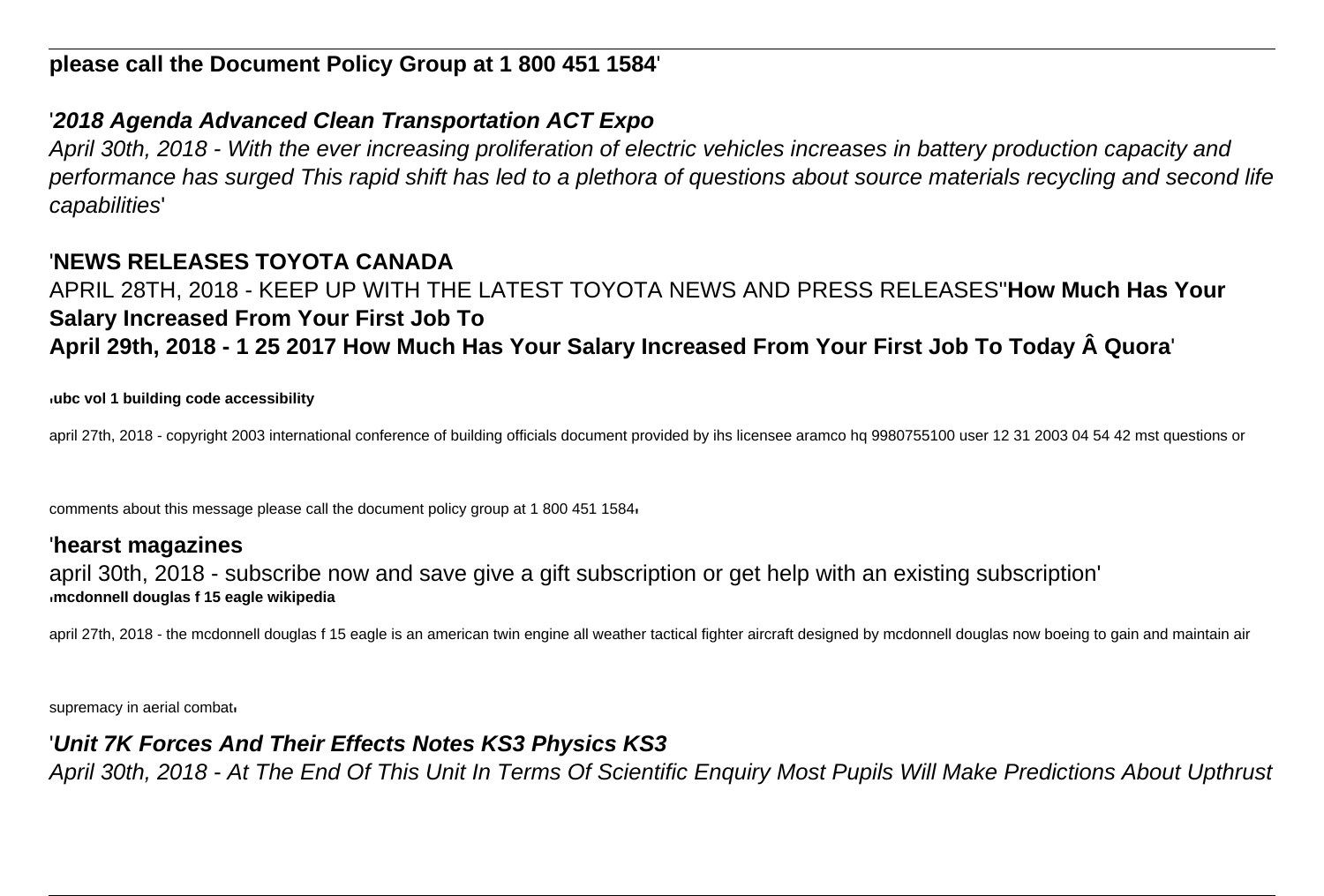Test These And Relate Their Findings To Scientific Knowledge Make Suitably Precise Observations Including Repeats To Check Reliability And Use These To Plot Graphs Investigate Friction Identifying And Controlling Key Factors' '**AIM 9 SIDEWINDER WIKIPEDIA**

### **APRIL 28TH, 2018 - THE AIM 9 SIDEWINDER IS A SHORT RANGE AIR TO AIR MISSILE DEVELOPED BY THE UNITED STATES NAVY AT CHINA LAKE CALIFORNIA IN THE 1950S AND SUBSEQUENTLY ADOPTED BY THE UNITED STATES AIR FORCE**''**AIM 9 Sidewinder Wikipedia**

April 28th, 2018 - The AIM 9 Sidewinder is a short range air to air missile developed by the United States Navy at China Lake California in the 1950s and subsequently adopted by the United States Air Force'

#### '**Hearst Magazines**

April 30th, 2018 - Subscribe now and save give a gift subscription or get help with an existing subscription''**2018 AGENDA ADVANCED CLEAN TRANSPORTATION ACT EXPO**

APRIL 30TH, 2018 - WITH THE EVER INCREASING PROLIFERATION OF ELECTRIC VEHICLES INCREASES IN BATTERY PRODUCTION CAPACITY AND PERFORMANCE HAS SURGED THIS RAPID SHIFT HAS LED TO A PLETHORA OF QUESTIONS ABOUT SOURCE MATERIALS RECYCLING AND SECOND LIFE CAPABILITIES' '**NEWS RELEASES TOYOTA CANADA**

APRIL 28TH, 2018 - KEEP UP WITH THE LATEST TOYOTA NEWS AND PRESS RELEASES''**Le Live Marseille aller** dans les plus grandes soir $\tilde{A}$ ©es

April 30th, 2018 - Retrouvez toutes les discothÂ<sup>"</sup>que Marseille et se retrouver dans les plus grandes soir©es en discoth $\tilde{A}$ "que  $\tilde{A}$  Marseille"dictionary com s list of every word of the year

november 28th, 2017 - a list of every word of the year selection released by dictionary com dictionary com s first word of the year was chosen in 2010'

#### '**MCDONNELL DOUGLAS F 15 EAGLE WIKIPEDIA**

APRIL 27TH, 2018 - THE MCDONNELL DOUGLAS F 15 EAGLE IS AN AMERICAN TWIN ENGINE ALL WEATHER TACTICAL FIGHTER AIRCRAFT DESIGNED BY MCDONNELL DOUGLAS NOW BOEING TO GAIN AND MAINTAIN AIR SUPREMACY IN AERIAL COMBAT'